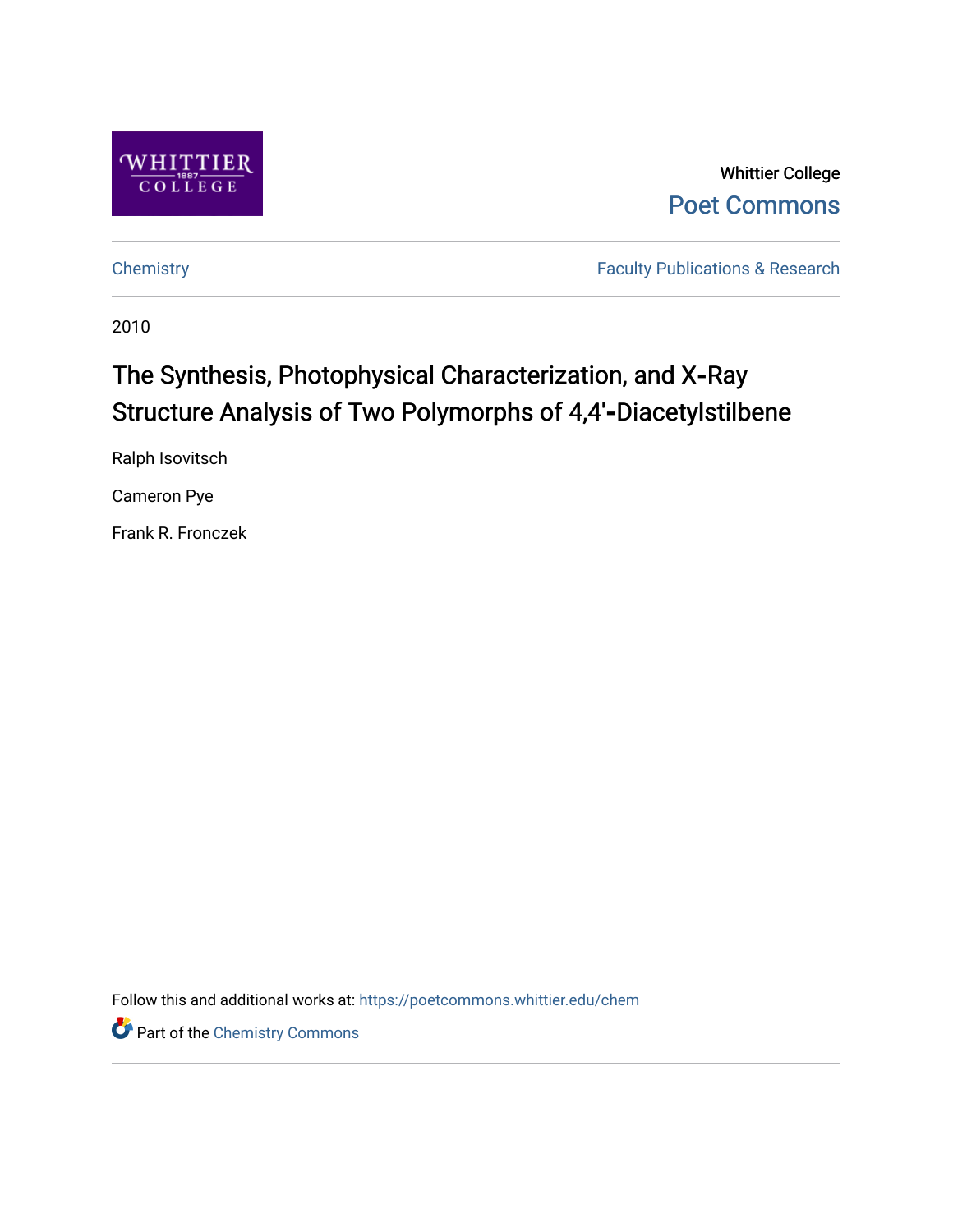# The Synthesis, Photophysical Characterization, and X-Ray Structure Analysis of Two Polymorphs of 4,4'-Diacetylstilbene

by Cameron Pye<sup>a</sup>), Frank R. Fronczek<sup>b</sup>), and Ralph Isovitsch<sup>\*a</sup>)

a) Department of Chemistry, Whittier College, Whittier CA 90608, USA (phone: +1-562-907-4200 ext. 4499; e-mail: risovits@whittier.edu) b) Department of Chemistry, Louisiana State University, Baton Rouge LA 70803, USA

A palladium(II) acetate-catalyzed synthesis of 1 that utilizes the novel triazene 1- $\{4\}$  (E)morpholin-4-yldiazenyl]phenyl}ethanone as a synthon is described. The room temperature absorption spectra of 1 in various solvents exhibited a  $\pi \rightarrow \pi^*$  transition in the range of 330–350 nm. Compound 1 was observed to be luminescent, with room-temperature solution and solid-state emission spectra that exhibited maxima in the range 400 – 500 nm. All room-temperature absorption and emission spectra exhibited some degree of vibrational structure. The emission spectrum of 1 at 77 K in propanenitrile glass was broad and featureless with a maximum at 447 nm. Compound 1 crystallized as a yellow and colorless polymorph. X-Ray structure analyses of both of these polymorphs and  $1-\{4-\lceil(E)\rceil\}$ -morpholin-4yldiazenyl]phenyl}ethanone are presented.

Introduction. – For more than 45 years, numerous studies have been undertaken to characterize the unique excited-state properties of  $(E)$ -stilbene [1]. Towards the end of applying  $(E)$ -stilbene derivatives in a wide variety of research areas, this work has served as a catalyst for investigations into optimizing and tuning these excited-state properties by altering the functionality of  $(E)$ -stilbene [2] [3]. Of particular interest is the preparation of materials that contain an  $(E)$ -stilbene moiety. Such materials exhibit novel photophysical, redox, and electroluminescent properties that have potential applicability to the construction of light-emitting diodes and liquid-crystal displays [4].

Our research involves the synthesis of unique ligands whose metal-binding moieties are positioned for the formation of luminescent metal-organic materials. A logical starting material for our ligands is  $4,4'$ -diacetylstilbene  $(1; Scheme)$ , with its synthetically versatile Ac groups and inherent luminescent properties. Since its first synthesis in 1945, its photophysical properties have been incompletely characterized [5]. In this article, we present a complete photophysical characterization of 1, which was found to absorb and emit light at longer wavelengths than  $(E)$ -stilbene. A new Pd-catalyzed synthesis of 1 is discussed and illustrated in the *Scheme*. The crystal structures of the yellow and colorless polymorphs of 1 are also presented.

**Results and Discussion.** – Synthesis of 1. Preparation of 4,4'-disubstituted  $(E)$ stilbene derivatives according to known protocols often have drawbacks that include numerous steps that utilize protecting groups and purification procedures that often result in a low yield. The classic synthesis of 1 by Zimmerman and Stille is an illustration of these difficulties [6].

<sup>© 2010</sup> Verlag Helvetica Chimica Acta AG, Zürich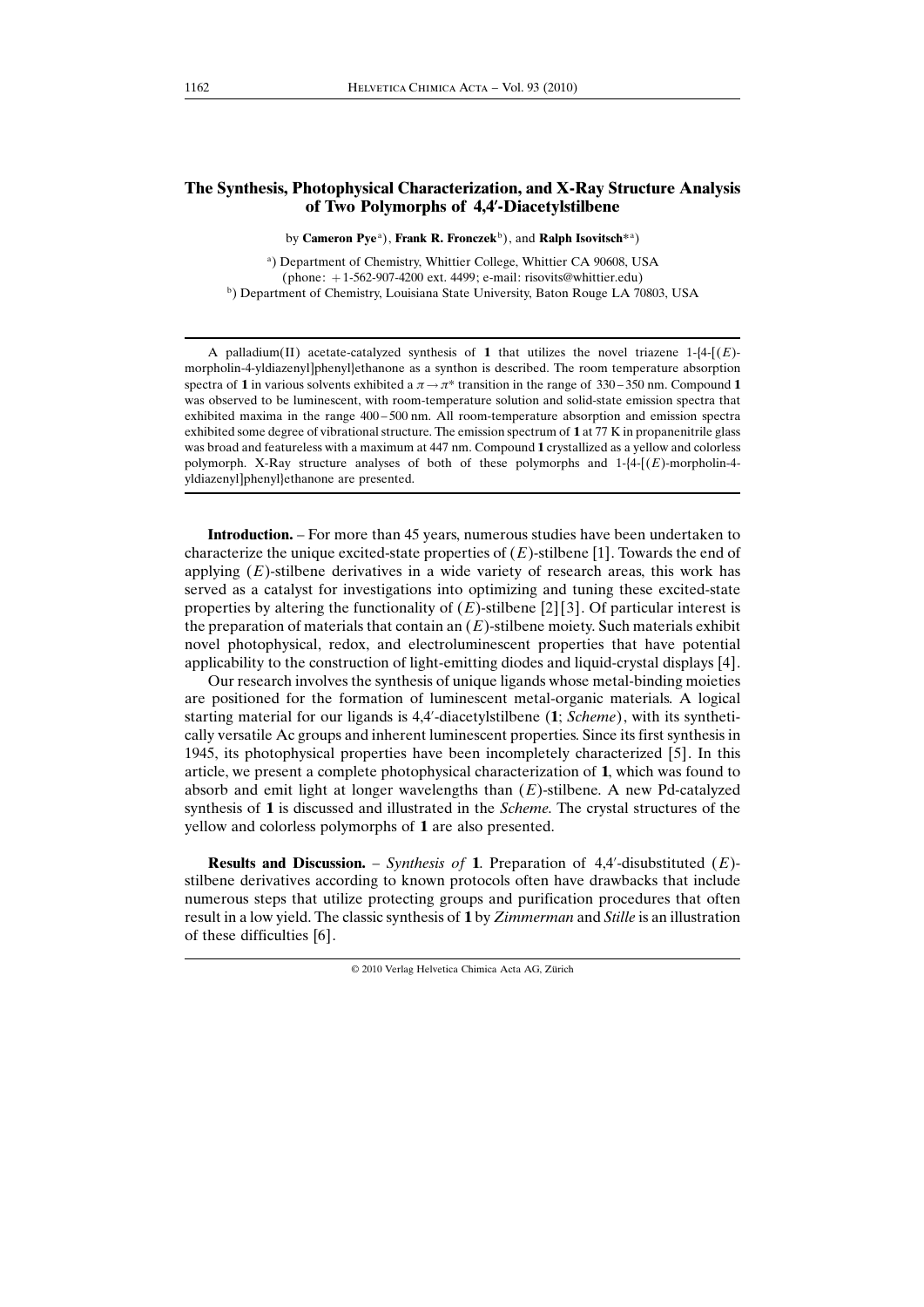Scheme. The Synthesis of Compound 1 from 1-(4-Aminophenyl)ethanone



Recently published Heck reaction methodologies that are notable for their high yields and the use of  $Pd(OAc)$ , as a 'ligand-less' catalyst overcome the difficulties inherent in the literature procedure for the synthesis of  $1\,$ [7]. Our synthesis of  $1\,$  is an extension of the work of Sengupta and co-workers, and is shown in the Scheme. This route to 4,4'-disubstituted  $(E)$ -stilbene derivatives was attractive because it stereoselectively yields the  $(E)$ -stilbene isomer, and uses economical and readily available starting materials [8]. It also utilizes mild reaction conditions that pose no threat to reactive substituents, such as an Ac group.

The presented preparation of 1 began with the synthesis of the novel triazene  $1-\{4-\lceil(E)$ -morpholin-4-yldiazenyl]phenyl}ethanone, an easily prepared and handled equivalent for the *in situ* generation of a reactive diazonium ion. This compound was prepared in good yield (64%) and recrystallized from light petroleum ether.

The triazene exhibited the predicted spectroscopic characteristics, except for the <sup>13</sup>C-NMR spectrum. It exhibited the expected resonances for the aromatic ring and the Ac group, as well as three broad singlets at 44.1, 51.7, and 66.0 ppm for the morpholine ring. The assignment of these singlets to the C-atoms of the morpholine ring is supported by the HMQC-NMR spectrum of the triazene, which showed a clear connection between the broad 13C resonances and the morpholine H-atoms. Three signals were observed instead of the expected two, because the rotational dynamics of the triazene moiety resulted in the nonequivalence of the morpholine C-atoms [9]. The identity of the triazene was corroborated by an elemental analysis that provided acceptable values, and a HR-ESI-MS that had an  $[M + H]$ <sup>+</sup> peak at  $m/z$  234.1233, which was ca. 2.0 ppm less than the calculated value.

Triethoxy(vinyl)silane and the triazene were used together in a  $Pd(OAc)_2$ -catalyzed coupling reaction to prepare compound 1 in moderate yield (48%). The spectra of 1 compared well with those found in the literature [7b]. An acceptable elemental analysis supported the identity and purity of 1. The HR-ESI-MS of 1 exhibited an  $[M+H]^+$ peak at m/z 265.1215 that was ca. 3 ppm lower than the calculated value.

*Photophysics of* 1. Excitation of an  $(E)$ -stilbene molecule leads to the population of a singlet state,  $S_1$ . The main deactivation pathway of  $S_1$  has been found to involve rotation about the central C,C-bond with eventual formation of a mixture of  $(Z)$ - and  $(E)$ -stilbene. The second deactivation pathway for  $S<sub>1</sub>$  is fluorescence [1b] [10].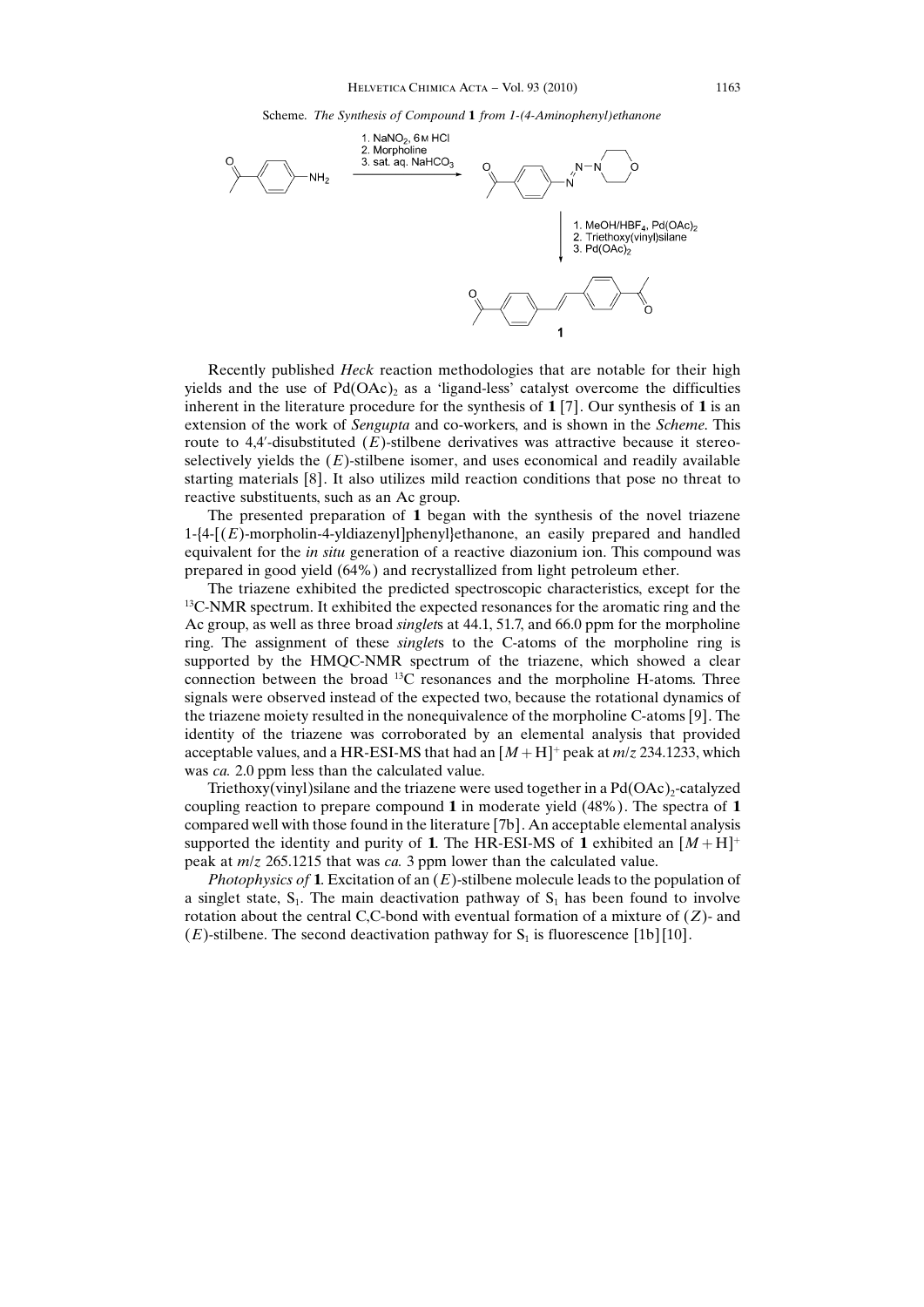The experimental photophysical data for compound 1 and the literature photophysical data for  $(E)$ -stilbene are listed in *Table 1* [10]. Electronic-absorption spectra for 1 in CHCl<sub>3</sub> and propanenitrile solution are presented in Figs. 1 and 2, respectively.

Table 1. Photophysical Data for Compound 1 and (E)-Stilbene<sup>a</sup>)

|                                      | $\lambda_{\text{max,abs}}$ [nm] $(\varepsilon)^b$ ) | $\lambda_{\text{max,em}}$ [nm] $(\lambda_{\text{exc}}$ [nm]) | $\Phi_{\rm fl}$ |
|--------------------------------------|-----------------------------------------------------|--------------------------------------------------------------|-----------------|
| $CHCl3$ solution                     | 343 (45,300)                                        | 429 (343)                                                    | 0.0015          |
| MeCH <sub>2</sub> CN solution        | 339 (50,500), 354 (35,700)                          | 397 (339), 427, 456                                          | 0.0088          |
| MeCH <sub>2</sub> CN glass at $77 K$ |                                                     | 447 (339)                                                    |                 |
| Solid state                          |                                                     | 424 (343), 452, 487, 511                                     |                 |
| $(E)$ -Stilbene                      | 295 (28,500), 307 (24,600)                          | 350 (295)                                                    | 0.023           |
| $MeCN$ solution <sup>c</sup> )       |                                                     |                                                              |                 |

<sup>a</sup>) Spectra were acquired at room temperature unless otherwise noted. <sup>b</sup>) Extinction coefficient units  $M^{-1}$ cm<sup>-1</sup>. <sup>c</sup>) See [10].



Fig. 1. Electronic-absorption and emission spectra of compound 1. Absorption spectrum in CHCl<sub>3</sub> (---); room-temperature emission spectrum in CHCl<sub>3</sub> ( $\lambda_{\text{exc}}$  343 nm) (-); room-temperature solid-state emission spectrum  $(\lambda_{\text{exc}} 343 \text{ nm})$  (…).

The room-temperature absorption spectra of  $1$  in CHCl<sub>3</sub> and propanenitrile were found to be similar. Each possessed an intense absorption assigned to a  $\pi \rightarrow \pi^*$ transition that exhibited varying degrees of vibrational structure [11]. In dilute CHCl<sub>3</sub> solution, one maximum at 343 nm was noted, while two maxima at 339 and 354 nm were observed in dilute propanenitrile solution. Extinction coefficients for these maxima ranged from ca. 35,000 to  $50,000 \text{ m}^{-1} \text{ cm}^{-1}$ , which is not unusual for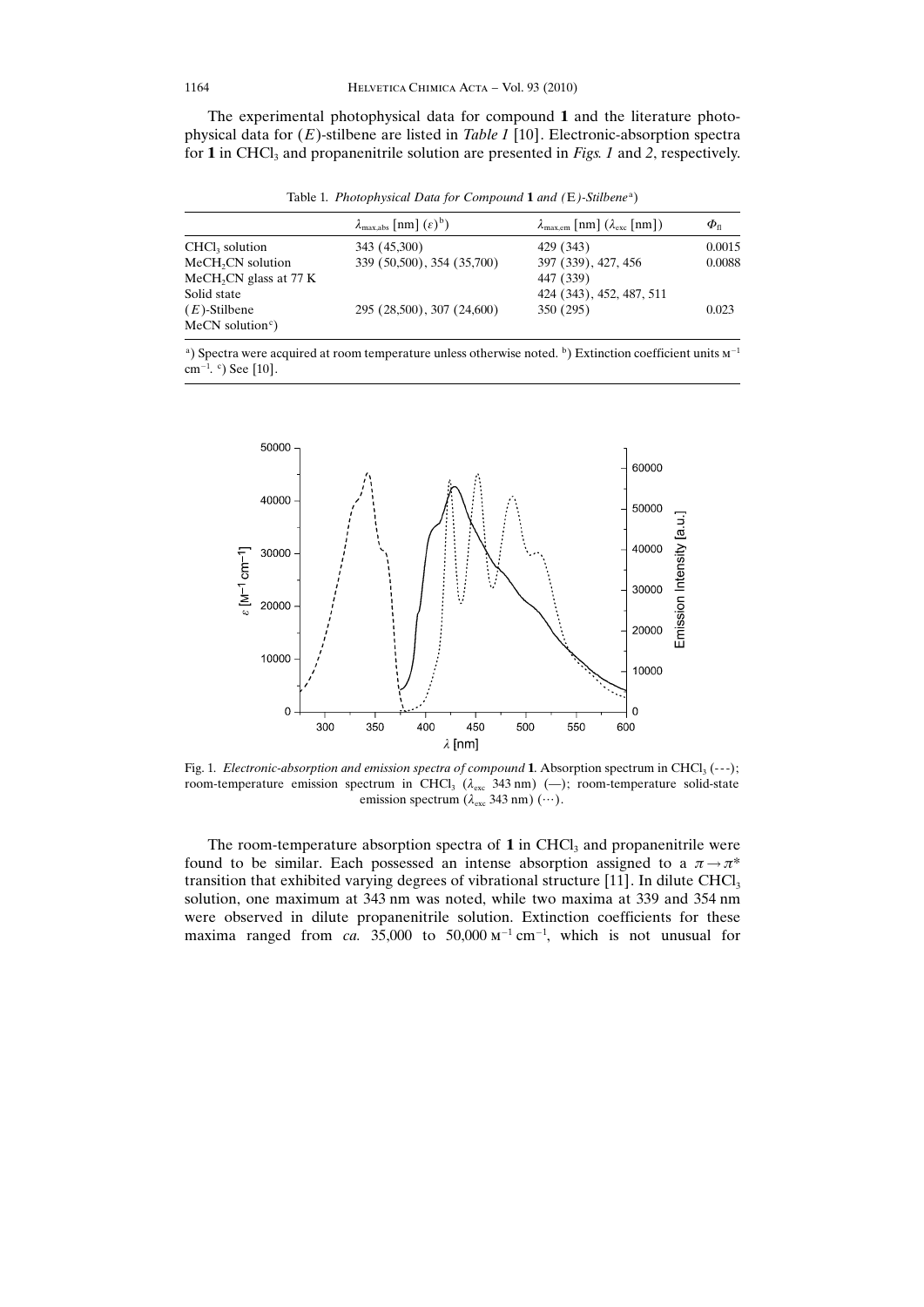

Fig. 2. Electronic-absorption and emission spectra of compound 1. Absorption spectrum in propanenitrile (---); room-temperature emission spectrum in propanenitrile  $(\lambda_{\alpha c}$  339 nm) (-); emission spectrum in propanenitrile glass at 77 K ( $\lambda_{\rm exc}$  339 nm) ( $\cdots$ ).

disubstituted  $(E)$ -stilbene derivatives. The observed absorption spectral data for 1 in CHCl<sub>3</sub> and propanenitrile corresponded to the reported ones [6] [11a].

The emission spectra of  $1$  in CHCl<sub>3</sub> and propanenitrile varied in their degree of vibrational-structure resolution. Excitation of a dilute  $(1.0 \times 10^{-5} \text{ m})$  CHCl<sub>3</sub> solution of 1 at room temperature yielded an emission spectrum  $(Fig. 1)$  with a maximum at 429 nm and poorly resolved vibrational structure at wavelengths greater than 429 nm. The room-temperature emission spectrum of a  $4.0 \times 10^{-6}$  M propanenitrile solution of 1 (Fig. 2) resolved this vibrational structure as two maxima at 427 and 456 nm. A shorter wavelength maximum at 397 nm was also observed.

The room-temperature solid-state emission spectrum of  $1$  (*Fig. 1*) yielded the best resolution of the vibrational structure that was first observed in the solution-state spectra. The energy difference between the best-resolved maxima in Fig. 1 is 1461 cm $^{-1}$ , and assigned to a vibrational mode of the phenyl ring of 1 [1a].

The excitation of a propanenitrile solution of 1 at 77 K yielded a featureless emission spectrum (Fig. 2) with a narrower band that had a maximum at  $447$  nm. The lack of vibrational structure in this spectrum is explained by the low temperature, which permitted relaxation of  $S_1$  from a single preferred vibrational level.

The low fluorescence efficiency of 1 was illustrated by its small quantum yields in  $CHCl<sub>3</sub>$  and propanenitrile solution, 0.0015 and 0.0088, respectively. Other 4-substituted stilbenes with electron-withdrawing substituents have been shown to have similar quantum yields that result from the electron-withdrawing groups making fluorescence a less favored excited-state deactivation pathway [12]. The larger quantum yield observed for 1 in propanenitrile resulted from stabilization of the  $S_1$  state via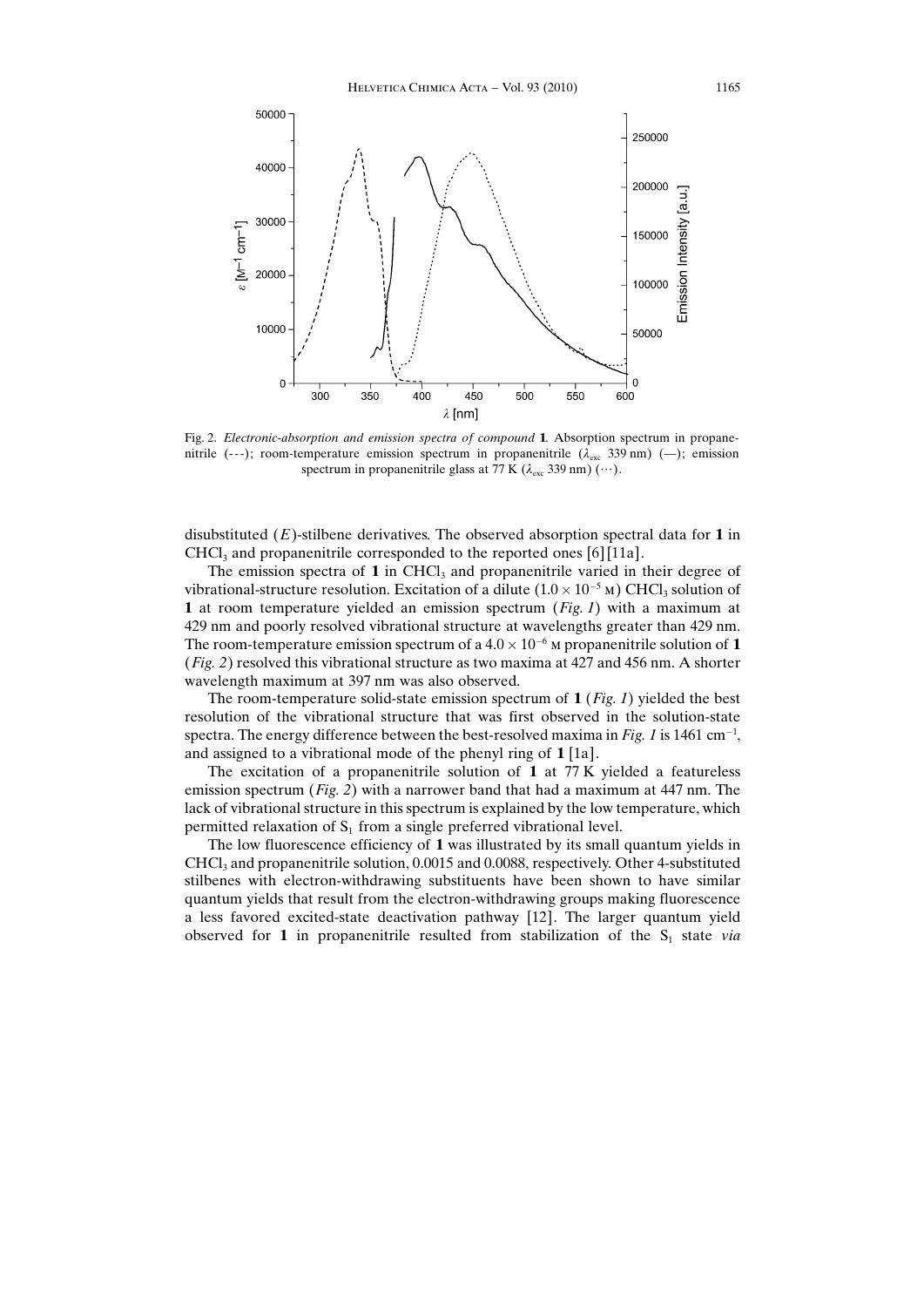interactions with the solvent, which caused the fluorescence deactivation pathway to be slightly more likely to occur.

X-Ray Analysis of 1 and Its Precursor. Recrystallization of the triazene precursor to 1 from light petroleum ether yielded orange microplates that were suitable for X-ray analysis. Selected bond lengths for the triazene derivative are listed in *Table 2*, while its ORTEP representation is shown in Fig. 3. The N=N bond substituents adopted an  $(E)$ configuration, with a  $N(3)-N(2)-N(1)$  bond angle of  $114.08(7)^\circ$ . The triazene moiety exhibited  $\pi$ -delocalization that was evidenced by N(1)–N(2) and N(2)–N(3) bond lengths of  $1.3361(10)$  and  $1.2766(10)$  Å, respectively. These values are between literature value of 1.222 Å for a N=N bond and 1.420 Å for a  $N(sp^2) - N(sp^3)$  single bond [13]. The morpholine ring adopted a conventional chair conformation. The structure of  $1-\{4-[E\}$ -morpholin-4-yldiazenyl]phenyl}ethanone is similar to the structure of related triazenes [14].

Table 2. Selected Bond Lengths  $[\hat{A}]$  and Angles  $[\hat{B}]$  for the Colorless Polymorph of 1 and Its Triazene Precursor

| Triazene                                                                  |            | $1^a)$                 |            |
|---------------------------------------------------------------------------|------------|------------------------|------------|
| $O(1) - C(1)$                                                             | 1.4315(11) | $O(1) - C(8)$          | 1.229(2)   |
| $C(1)-C(2)$                                                               | 1.5186(12) | $C(8)-C(9)$            | 1.499(8)   |
| $N(1)-C(2)$                                                               | 1.4622(11) | $C(5)-C(8)$            | 1.489(3)   |
| $N(1) - N(2)$                                                             | 1.3361(10) | $C(4)-C(5)$            | 1.394(3)   |
| $N(2)-N(3)$                                                               | 1.2766(10) | $C(1)-C(2)$            | 1.467(3)   |
| $N(3)-C(5)$                                                               | 1.4206(11) | $C(1)-C(1^i)$          | 1.338(4)   |
| $C(5)-C(6)$                                                               | 1.3970(12) |                        |            |
| $C(8)-C(11)$                                                              | 1.4905(12) |                        |            |
| $O(2) - C(11)$                                                            | 1.2271(11) |                        |            |
| $C(11)-C(12)$                                                             | 1.5076(12) |                        |            |
| $C(1)-O(1)-C(4)$                                                          | 109.78(7)  | $C(1^i) - C(1) - C(2)$ | 125.7(2)   |
| $O(1) - C(1) - C(2)$                                                      | 110.69(7)  | $C(5)-C(8)-C(9)$       | 119.31(16) |
| $N(3)-N(2)-N(1)$                                                          | 114.08(7)  | $O(1)-C(8)-C(9)$       | 120.18(18) |
| $N(2)-N(30-C(5))$                                                         | 112.33(7)  | $C(3)-C(4)-C(5)$       | 120.43(16) |
| $C(6)-C(5)-C(10)$                                                         | 119.65(8)  |                        |            |
| $O(2)-C(11)-C(12)$                                                        | 121.01(8)  |                        |            |
| <sup>a</sup> ) Symmetry code <i>i</i> is defined as $-x$ , $1-y$ , $-z$ . |            |                        |            |

A yellow and a colorless polymorph of compound 1 simultaneously formed when it was recrystallized from benzene. Polymorphs of different color have been observed in a variety of stilbene derivatives [15]. Selected bond lengths for the colorless polymorph of 1 are listed in Table 2, while its ORTEP representation is shown in Fig. 4.

Molecules of 1 in each polymorph were observed to have crystallographic inversion symmetry, and essentially identical bond lengths and angles. The colorless polymorph of 1 adopted (E)-geometry about the C=C bond, with a  $C(1<sup>i</sup>)-C(1)-C(2)$  bond angle of 125.7(2)° (symmetry code *i* for the colorless polymorph is defined as  $-x$ ,  $1-y$ ,  $-z$ ). The observed C=C bond length of 1.338(4)  $\AA$  as well as other bond lengths and angles in 1 correlated with the values for a similar stilbene derivative [16]. The only difference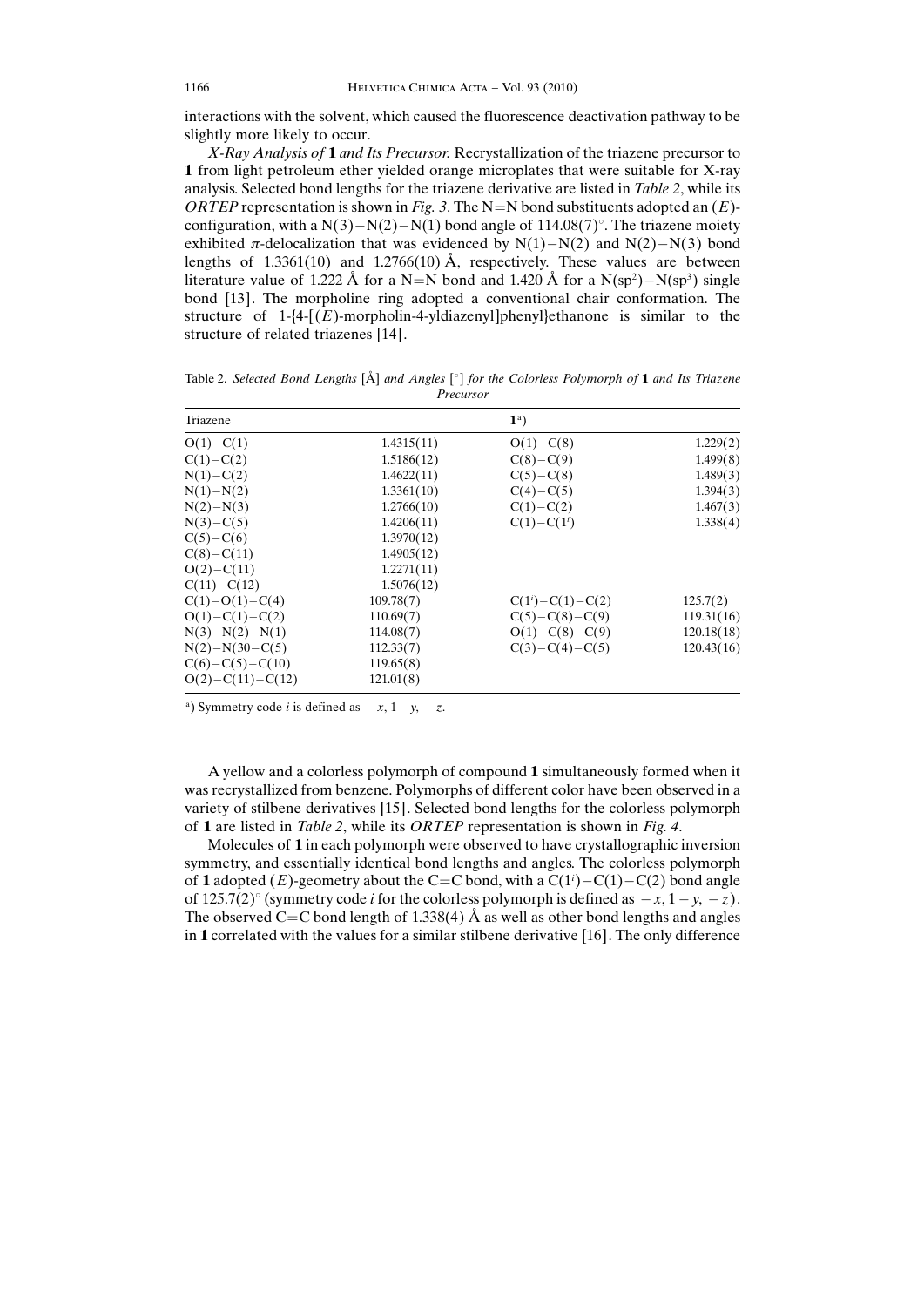

Fig. 3. ORTEP View of 1-{4-[(E)-morpholin-4-yldiazenyl]phenyl}ethanone. Ellipsoids are represented at the 50% probability level.



Fig. 4. ORTEP View of the colorless polymorph of 1. Ellipsoids are represented at the 50% probability level.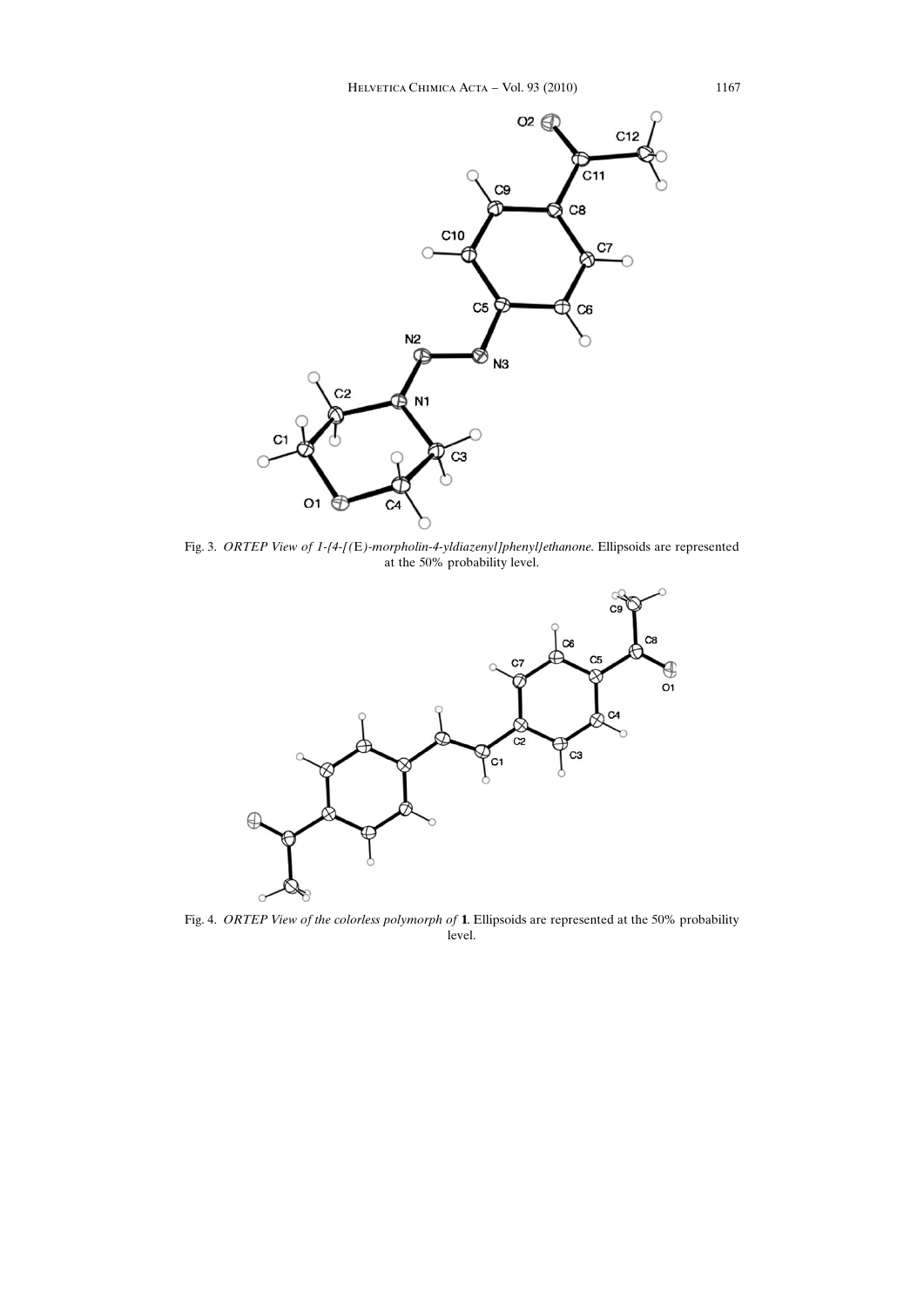between individual molecules of 1 was that the yellow polymorph deviated from planarity more than individual molecules of 1 in the colorless polymorph. The former had a  $C(1^i) - C(1) - C(2) - C(3)$  torsion angle of 175.55(16)° (symmetry code *i* for the yellow polymorph is defined as  $2 - x$ ,  $1 - y$ ,  $1 - z$ ), the corresponding angle of the latter was  $165.3(2)$ °.

Each polymorph was found to have different unit-cell dimensions. Crystals of the colorless polymorph were found to have parallel stacks of 1 arranged at an angle of  $62.1^\circ$  to each other in a herringbone pattern. The distance between molecules of 1 in each stack was  $3.5 - 3.6$  Å. No overlap of the  $\pi$ -systems of the phenyl rings was observed. The yellow polymorph was found to consist of parallel planes of 1 separated by a distance of ca. 3.5 Å. The yellow color of this polymorph is attributed to the slight overlap of the  $\pi$ -systems of the phenyl rings, whose centroids were separated by *ca*. 4.2  $\AA$ . Similar variations in color and crystal packing have been observed in other stilbene derivatives [15d].

Conclusions. – A convenient Pd-catalyzed synthesis of compound 1 was presented. Room-temperature solution-state absorption spectra of  $1$  in CHCl<sub>3</sub> and propanenitrile were found to be similar, with each having an intense absorption that resulted from a  $\pi \rightarrow \pi^*$  transition. Emission of 1 in differing media was observed from ca. 400 to 500 nm. Both the absorption and emission spectra of 1 exhibited vibrational structure. The quantum yields of 1 point to its low fluorescence efficiency, which is not unusual for  $(E)$ -stilbene derivatives that are substituted with electron-withdrawing groups. Recrystallization of 1 from benzene resulted in the formation of a yellow and colorless polymorph whose crystal structures were determined. The main difference between the two was in their crystal packing. The yellow polymorph exhibited overlap of its  $\pi$ systems, while the colorless polymorph did not. Bond angles and lengths of individual molecules of 1 were essentially the same.

The authors would like to thank the Fletcher Jones Foundation for funds that allowed the purchase of the fluorometer. Whittier College is acknowledged for the funds that supported this research. Dr. Andrew Maverick is acknowledged for helpful discussion.

### Experimental Part

General. Synthetic procedures were carried out using standard techniques. Solvents and reagents were used as received. Anthracene used as a quantum-yield standard was of > 99% purity. M.p.: in open capillaries; uncorrected. IR Spectra: as KBr disks on a *JASCO 460 FT-IR* spectrophotometer. <sup>1</sup>H- and  $13C-NMR$  spectra: JEOL ECX 300 MHz spectrometer; TMS as the internal standard. MS: provided by the Washington University Mass Spectrometry Resource with support from the NIH National Center for Research Resources (Grant No. P41RR0954). Elemental analyses: performed by M-H-W Laboratories of Tucson, Arizona.

Photophysical Measurements. Emission and absorption spectra were recorded at r.t. in spectrophotometric-grade CHCl<sub>3</sub> and propanenitrile (99% purity) utilizing a *HoribaJobinYvon FluoroMax-4* fluorometer and a Hewlett Packard 8453 diode array spectrometer. All solns. were deoxygenated with Ar prior to luminescence measurements. All emission spectra were corrected for detector response utilizing a correction curve supplied by the fluorometer manufacturer.

Fluorescence quantum yields were measured at r.t. in deoxygenated soln. of CHCl<sub>3</sub> and propanenitrile ( $\lambda_{\text{ex}}$  343 and 339 nm, resp.) by comparison with anthracene ( $\lambda_{\text{max,em}}$  366–475 nm;  $\Phi_{\text{fl}} = 0.27$  in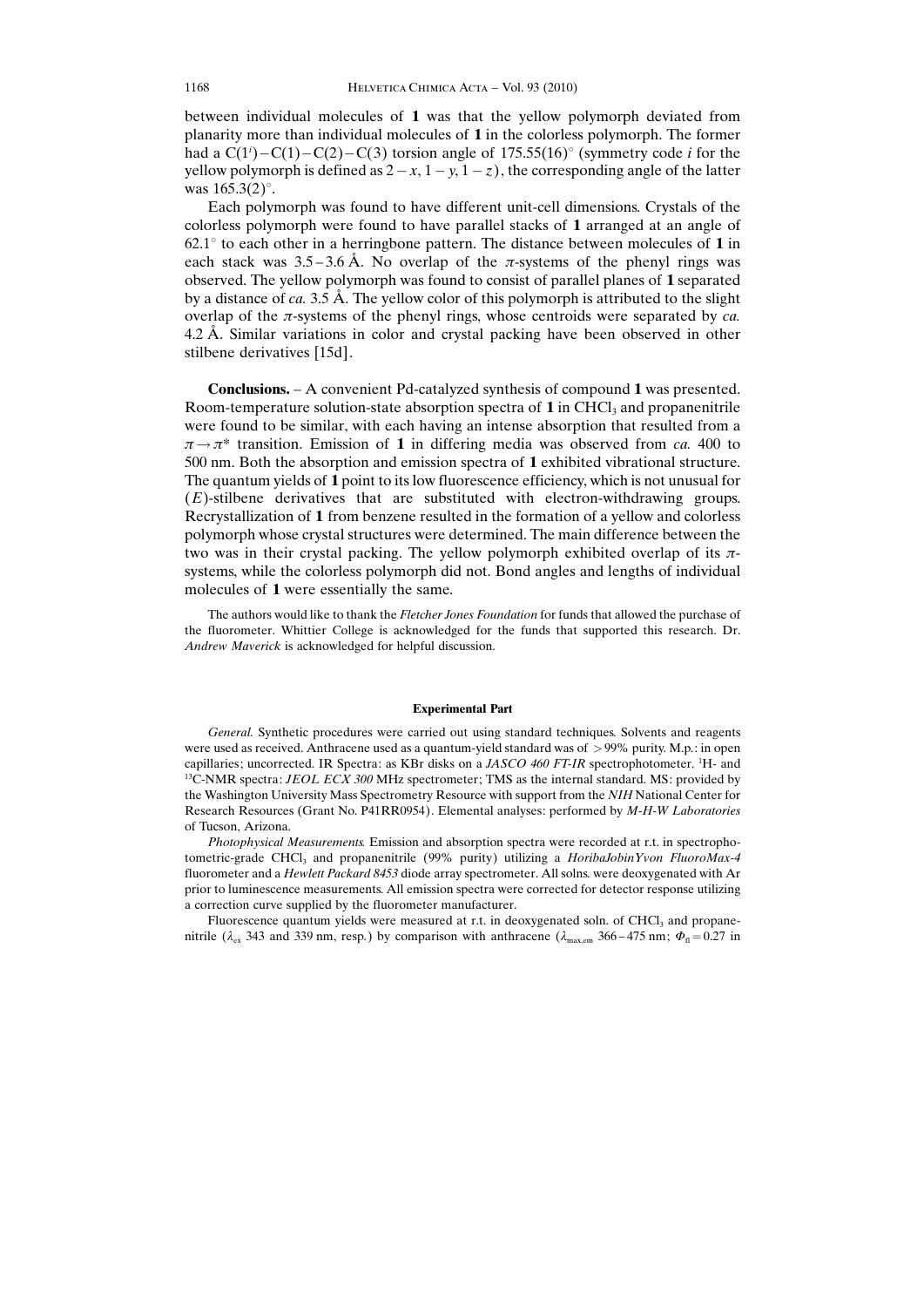deoxygenated abs. EtOH at r.t.) [17]. The absorbances of the anthracene standard soln., and CHCl<sub>3</sub> and propanenitrile soln. of 1 were kept below 0.1 to avoid inner filter effects and matched to within 6 and 8%, resp. The fluorescence quantum yield values reported in Table 1 are averages of six trials.

Preparation of 1-{4-[(E)-Morpholin-4-yldiazenyl]phenyl}ethanone. 1-(4-Aminophenyl)ethanone (1.50 g, 11.1 mmol) was added to 3.7 ml of 6m HCl and heated on a hot water bath to yield a clear orange soln., which was cooled to  $0^{\circ}$  to induce the formation of a light orange solid. This solid was maintained at  $0^\circ$ , and a soln. of 0.81 g (11.7 mmol) of NaNO<sub>2</sub> in 2.0 ml of H<sub>2</sub>O was added dropwise under stirring over 10 min. A deep-orange-brown soln. resulted. To this stirred soln., 1.1 ml (1.06 g, 12.2 mmol) of morpholine were added dropwise over 10 min; a deep-orange solid formed. The mixture was allowed to reach r.t. and then brought to pH 8 with sat. aq.  $KHCO<sub>3</sub>$ . The orange solid was collected by suction filtration, washed well with H<sub>2</sub>O, and dried in air. The crude product was recrystallized from light petroleum ether to give 1.66 g (64%) of 1- $\frac{4}{5}$  (E)-morpholin-4-yldiazenyl]phenyl}ethanone orange crystalline microplates. M.p. 84.5–85.0°. IR (KBr): 3020, 2970, 1668, 1597, 1431. <sup>1</sup>H-NMR (300 MHz,  $(D_6)$ acetone): 2.54 (s, 3 H); 3.82 (s, 8 H); 7.50 (d,  $\frac{3J}{8.8}$  = 8.6, 2 H); 7.95 (d,  $\frac{3J}{8.8}$  = 8.9, 2 H). <sup>13</sup>C-NMR (75 MHz, (D<sub>6</sub>)acetone): 25.7; 44.1; 51.7; 66.0; 120.3; 129.3; 134.7; 153.7; 196.3. HR-ESI-MS: 234.1233

Table 3. Crystal Data and Structure Refinement of the Polymorphs of 1 and Their Triazene Precursor.

|                                   | Triazene                           | $\mathbf{1}$                   |                                |  |
|-----------------------------------|------------------------------------|--------------------------------|--------------------------------|--|
|                                   |                                    | colorless polymorph            | yellow polymorph               |  |
| Chemical Formula                  | $C_{12}H_{15}N_3O_2$               | $C_{18}H_{16}O_2$              | $C_{18}H_{16}O_2$              |  |
| Formula weight                    | 233.27                             | 264.31                         | 264.31                         |  |
| Crystal size [mm]                 | $0.27 \times 0.20 \times 0.19$     | $0.33 \times 0.27 \times 0.02$ | $0.27 \times 0.08 \times 0.07$ |  |
| Crystal system                    | monoclinic                         | monoclinic                     | monoclinic                     |  |
| Space group                       | P2 <sub>1</sub> /c                 | P2 <sub>1</sub> /c             | P2 <sub>1</sub> /c             |  |
| Unit cell dimensions              |                                    |                                |                                |  |
| $a [\AA]$                         | 6.2107(10)                         | 8.595(3)                       | 5.6895(15)                     |  |
| $b[\AA]$                          | 27.632(5)                          | 11.571(4)                      | 16.042(4)                      |  |
| $c [\AA]$                         | 7.1969(15)                         | 7.269(3)                       | 7.421(2)                       |  |
| $\beta$ [°]                       | 114.003(7)                         | 108.788 (18)                   | 96.210 (14)                    |  |
| $V[\AA^3]$                        | 1128.3(4)                          | 684.4(4)                       | 673.3(3)                       |  |
| Z                                 | $\overline{4}$                     | 2                              | $\overline{2}$                 |  |
| $D_r$ [Mg/m <sup>3</sup> ]        | 1.373                              | 1.283                          | 1.304                          |  |
| $\mu$ [mm <sup>-1</sup> ]         | 0.10                               | 0.08                           | 0.08                           |  |
| $\theta$ Range [ $\degree$ ]      | $2.5 - 31.5$                       | $2.5 - 27.1$                   | $2.5 - 27.1$                   |  |
| Index ranges                      | $-9 < h < 9$                       | $-11 < h < 11$                 | $-7 < h < 7$                   |  |
|                                   | $-35 < k < 40$                     | $-14 < k < 14$                 | $-20 < k < 20$                 |  |
|                                   | $-10 < l < 10$                     | $-9 < l < 9$                   | $-9 < l < 9$                   |  |
| Reflections collected             | 12393                              | 5712                           | 8371                           |  |
| Independent reflections           | 3553                               | 1508                           | 1493                           |  |
| Reflections with $I > 2\sigma(I)$ | 3068                               | 936                            | 1148                           |  |
| $R$ (int)                         | 0.023                              | 0.043                          | 0.023                          |  |
| Refinement method                 | Full-least squares matrix on $F^2$ |                                |                                |  |
| $R_1/wR_2$                        | 0.039/0.108                        | 0.049/0.121                    | 0.041/0.106                    |  |
| Goodness-of-fit on $F^2$          | 1.04                               | 1.02                           | 1.05                           |  |
| Refined parameters                | 156                                | 93                             | 93                             |  |
| <b>Extinction</b> coefficient     | 0.021(5)                           | 0.018(5)                       | 0.010(3)                       |  |
| Residual density $[eA^{-3}]$      | $0.46, -0.24$                      | $0.22, -0.24$                  | $0.26, -0.19$                  |  |
| CCDC deposition No.               | 739503                             | 739504                         | 739505                         |  |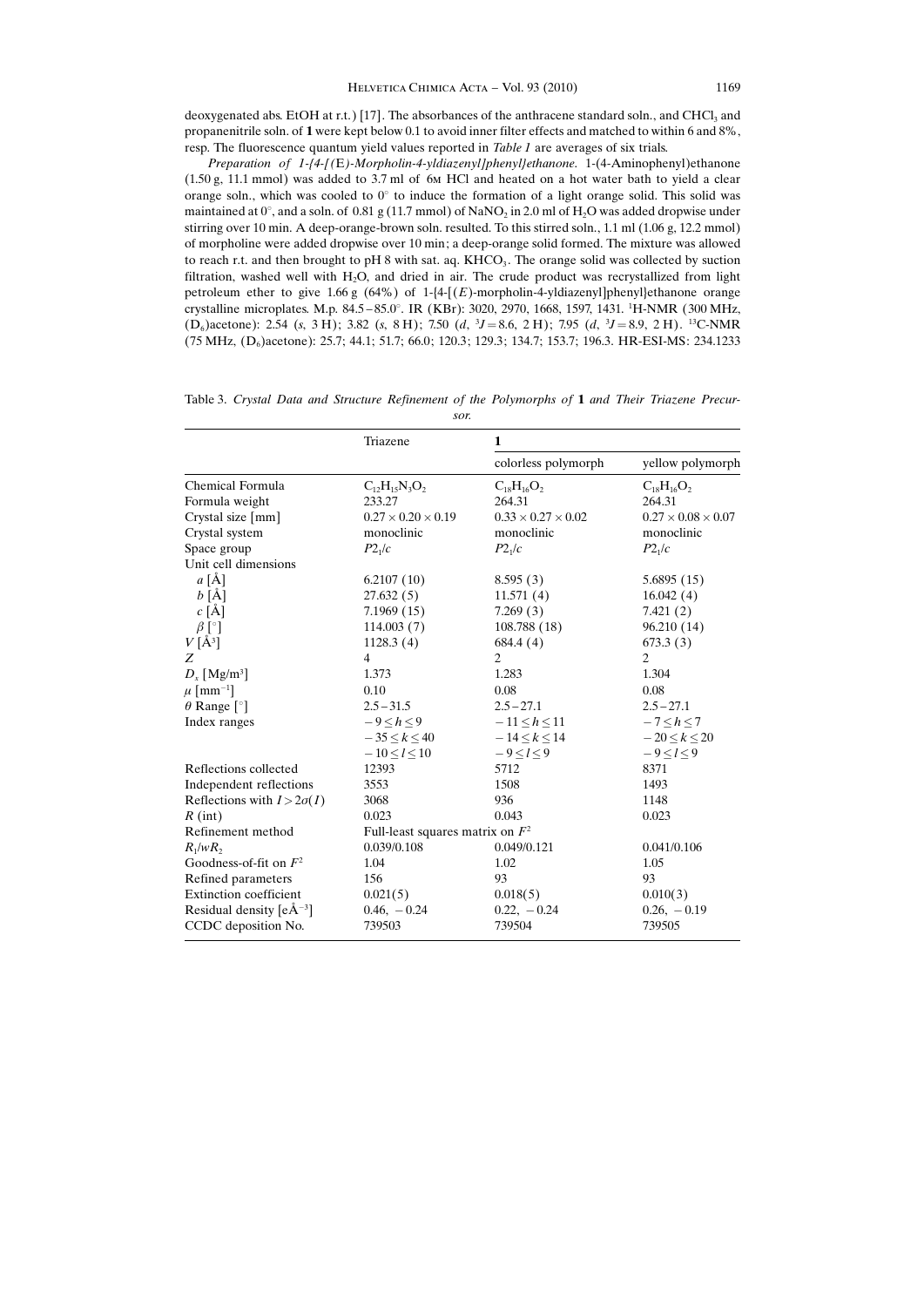$([M + H]^+$ ; calc. 234.1243). Anal. calc. for C<sub>12</sub>H<sub>15</sub>N<sub>3</sub>O<sub>2</sub> (233.27): C 61.79, H 6.48, N 18.01; found: C 62.00, H 6.36, N 17.96.

Preparation of 1,1'-[(E)-Ethene-1,2-diyldibenzene-4,1-diyl]diethanone (1). To a stirred suspension of 1-{4- $[(E)$ -morpholin-4-yldiazenyl]phenyl}ethanone (2.00 g, 8.6 mmol) in 20.0 ml of MeOH at 0°, 2.2 ml (17.2 mmol) of 40% HBF4 were added dropwise over 10 min. This mixture was brought to r.t. and stirred for 15 min until a clear orange-red soln. formed. To this soln.,  $0.020$  g ( $0.086$  mmol) of Pd( $OAc$ )<sub>2</sub> was added, which was followed by the dropwise addition of a soln. of 0.90 ml (4.29 mmol) triethoxy- (vinyl)silane in 3.0 ml of MeOH over 5 min. A second portion of  $0.020 \text{ g } (0.086 \text{ mmol})$  of Pd(OAc), was added, and the mixture was stirred at r.t. for 30 min, then heated at 40 $^{\circ}$  for 20 min, and heated to reflux for 15 min. The volume of the mixture was reduced by half, and then 20 ml of H2O were added. The resulting olive-green solid was collected by suction filtration, washed with  $H<sub>2</sub>O$ , and air-dried. The crude product was recrystallized twice from benzene to give 0.54 g (48%) of pure 1 as a mixture of yellow needles and colorless plates. M.p. 207 – 210°. IR (KBr): 3028, 1672, 1598. <sup>1</sup>H-NMR (300 MHz, CD<sub>2</sub>Cl<sub>2</sub>):  $2.57$  (s, 6 H); 7.27 (s, 2 H); 7.62 (d,  $3J = 8.3$ , 4 H); 7.93 (d,  $3J = 8.3$ , 4 H). <sup>13</sup>C-NMR (75 MHz, CD<sub>2</sub>Cl<sub>2</sub>): 26.4; 126.6; 128.5; 129.8; 136.5; 141.3; 197.2. HR-ESI-MS: 265.1215 ( $[M + H]$ <sup>+</sup>; calc. 265.1229). Anal. calc. for  $C_{18}H_{16}O_2$  (264.32): C 81.79, H 6.10; found: C 81.75, H 6.03.

X-Ray Crystal-Structure Analyses of 1-{4-[(E)-Morpholin-4-yldiazenyl]phenyl}ethanone and the Polymorphs of  $1$  (Table 3). X-Ray-quality crystals of  $1-4-[(E)$ -morpholin-4-yldiazenyl]phenyl]ethanone and the colorless and yellow polymorphs of 1 were used for data collection at  $T = 90$  K on a Nonius KappaCCD diffractometer equipped with an Oxford Cryosystems Cryostream chiller and graphitemonochromated Mo $K_a$  radiation ( $\lambda = 0.71073 \text{ Å}$ ). Structures were solved by direct methods, and structure refinement was carried out using SHELXL-97 [18]. All H-atoms were visible in difference maps, but were placed in idealized positions during refinement, with a torsional parameter refined for each Me group.

## **REFERENCES**

- [1] a) J. Saltiel, J. Am. Chem. Soc. 1967, 89, 1036; b) D. H. Waldeck, Chem. Rev. 1991, 91, 415; c) R. Improta, F. Santoro, J. Phys. Chem. A 2005, 109, 10058.
- [2] J.-S. Yang, S.-Y. Chiou, K.-L. Liau, J. Am. Chem. Soc. 2002, 124, 2518.
- [3] F. Tian, E. W. Debler, D. P. Millar, A. A. Deniz, I. A. Wilson, P. G. Schultz, Angew. Chem., Int. Ed. 2006, 45, 7763.
- [4] C. J. Tonzola, M. M. Alam, S. A. Jenekhe, Macromolecules 2005, 38, 9539.
- [5] W. C. J. Ross, J. Chem. Soc. 1945, 536.
- [6] E. K. Zimmerman, J. K. Stille, Macromolecules 1985, 18, 321.
- [7] a) E. Alacid, C. Nájera, J. Org. Chem. 2009, 74, 2321; b)  $\acute{A}$ . Gordillo, E. de Jesús, C. López-Mardomingo, Chem. Commun. 2007, 4056.
- [8] S. Sengupta, S. Bhattacharyya, S. K. Sadhukhan, J. Chem. Soc., Perkin Trans. 1 1998, 275.
- [9] a) R. Tingley, M. B. Peori, R. Church, K. Vaughan, Can. J. Chem. 2005, 83, 1799; b) S. Moser, R. Church, M. B. Peori, K. Vaughan, Can. J. Chem. 2005, 83, 1071.
- [10] J. C. Roberts, J. A. Pincock, J. Org. Chem. 2006, 71, 1480.
- [11] a) T. Kubota, B. Uno, Y. Matsuhisa, H. Miyazaki, K. Kano, Chem. Pharm. Bull. 1983, 373; b) F. D. Lewis, W. Weigel, X. Zuo, J. Phys. Chem. A 2001, 105, 4691.
- [12] H. Görner, Ber. Bunsen-Ges. Phys. Chem. 1998, 102, 726.
- [13] F. H. Allen, O. Kennard, D. G. Watson, L. Brammer, A. G. Orpen, R. Taylor, J. Chem. Soc. Perkin Trans. 2 1987, S1.
- [14] V. R. Little, H. Jenkins, K. Vaughan, J. Chem. Crystallogr. 2008, 38, 447.
- [15] a) H. Hamazaki, S. Ohba, F. Toda, H. Takumi, Acta. Crystallogr., Sect. C 1997, 53, 620; b) C. R. Theocharis, W. Jones, C. N. R. Rao, J. Chem. Soc., Chem. Commun. 1984, 1291; c) Y. Wang, W. Tam, S. H. Stevenson, R. A. Clement, J. Calabrese, Chem. Phys. Lett. 1988, 148, 136; d) A. Gleixner, J. Hiller, T. Debaerdemaeker, A. Lentz, L. Walz, Z. Kristallogr. 1998, 213, 411.
- [16] B. Nohra, S. Graule, C. Lescop, R. Réau, *J. Am. Chem. Soc.* **2006**, 128, 3520.